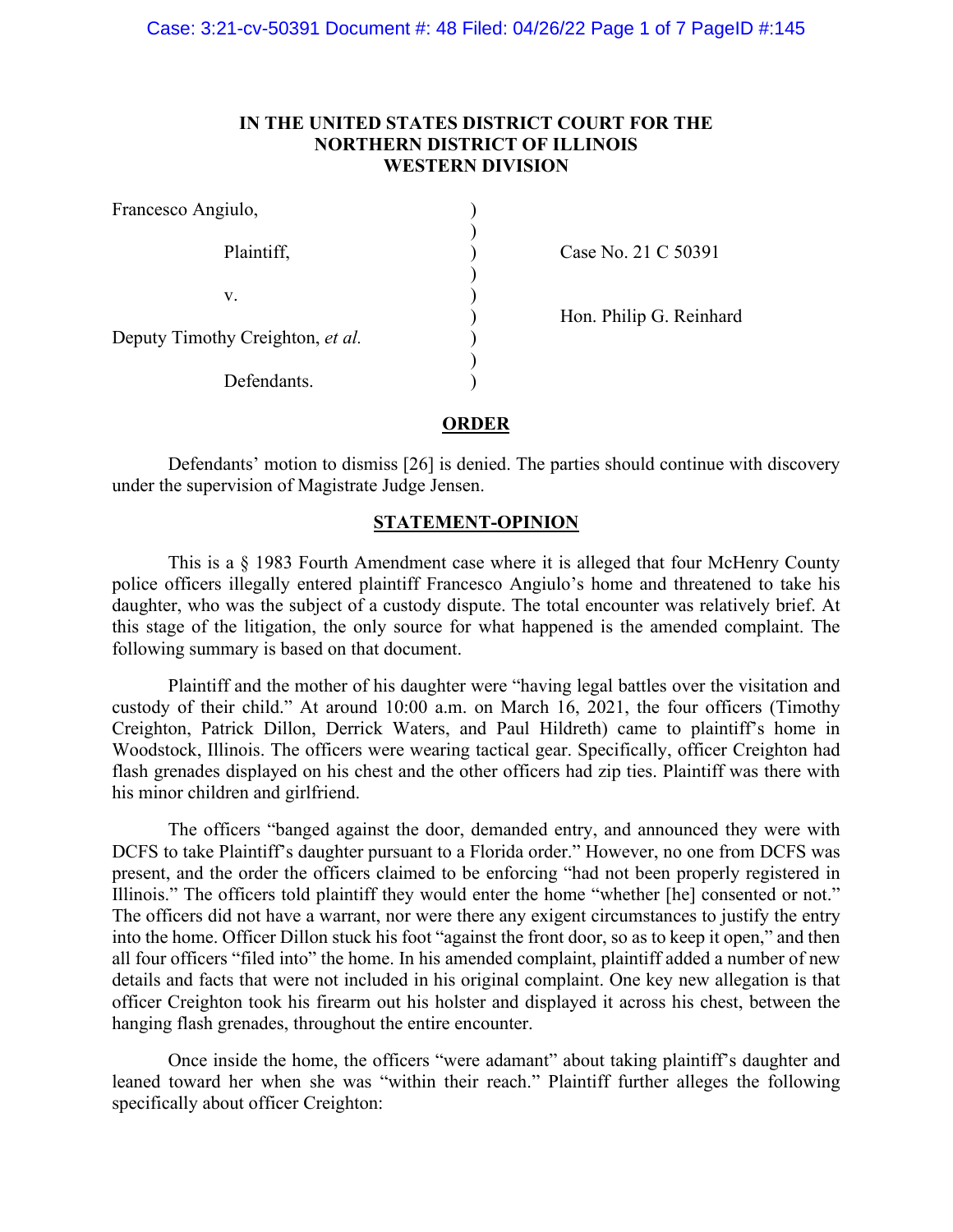## Case: 3:21-cv-50391 Document #: 48 Filed: 04/26/22 Page 2 of 7 PageID #:146

[His] body language was intimidating, voice elevated, cadence agitated, and voice inflection aggressive, physically placing his body near Plaintiff, with his firearm displayed across his sternum and between the flash bang grenades. He was frothing at the mouth, sweating, and wide-eyed.

¶ 27. Even though plaintiff felt threatened and intimidated by this show of force, he refused to turn over his daughter, who ran to him because she was afraid of the officers. Plaintiff called his attorney and put the attorney on speakerphone so the officers could hear. Upon hearing the attorney, the officers then "quickly" and "hastily" left the home.

On October 12, 2021, plaintiff filed his original complaint. Defendants then filed a motion to dismiss and a supporting memorandum [16, 17]. Magistrate Judge Jensen entered an order giving plaintiff the option of filing an amended complaint or briefing the original motion to dismiss. Plaintiff chose the former option by filing an amended complaint asserting four claims: a §1983 excessive force claim under the Fourth Amendment (Count I); a § 1983 unlawful entry and search claim under the Fourth Amendment (Count II); a state law claim for intentional infliction of emotional distress (Count III); and a claim for indemnification pursuant to 74 ILCS 10/9-102 (Count IV). The defendants in this complaint are the four police officers, as well as McHenry Country Sheriff Bill Prim who is named as a defendant for the indemnification claim in Count IV. Defendants then filed a new motion to dismiss, which has been fully briefed.

# **ANALYSIS**

Defendants are seeking dismissal of all four counts. In considering a Rule 12(b)(6) motion to dismiss, courts must "accept all well-pleaded facts as true and draw all reasonable inferences in the plaintiff's favor." *White v. United Airlines, Inc.*, 987 F.3d 616, 620 (7th Cir. 2021).

The court first considers defendants' general argument that one allegation—described by them as a "crucial allegation"—should be stricken from the amended complaint. This is the allegation described above—namely, that officer Creighton displayed his firearm across his chest during the encounter. *See ¶*¶ 22, 27, 36. Defendants argue that this is a sham allegation added to keep the count from being dismissed. They argue: "In an excessive force case, it is hard to imagine how a plaintiff or his attorney would omit inclusion of the display of a firearm and instead rely merely on the allegation that the defendant was wearing flash grenades in the original complaint." [27 at p. 3.] Citing to Rule 11, defendants argue that no reasonable attorney would have omitted this allegation from the original complaint. Plaintiff responds that the addition of new facts in an amended complaint is a standard procedure and further asserts that it would not be unusual for a person undergoing a traumatic encounter to have an imperfect memory initially and then recall additional details later.

After considering these arguments, the court is not persuaded that this allegation should be stricken as a sham pleading. "[G]enerally, an amended complaint supersedes the prior pleading and will not be dismissed based on inconsistencies between it and the original." *Nance v.*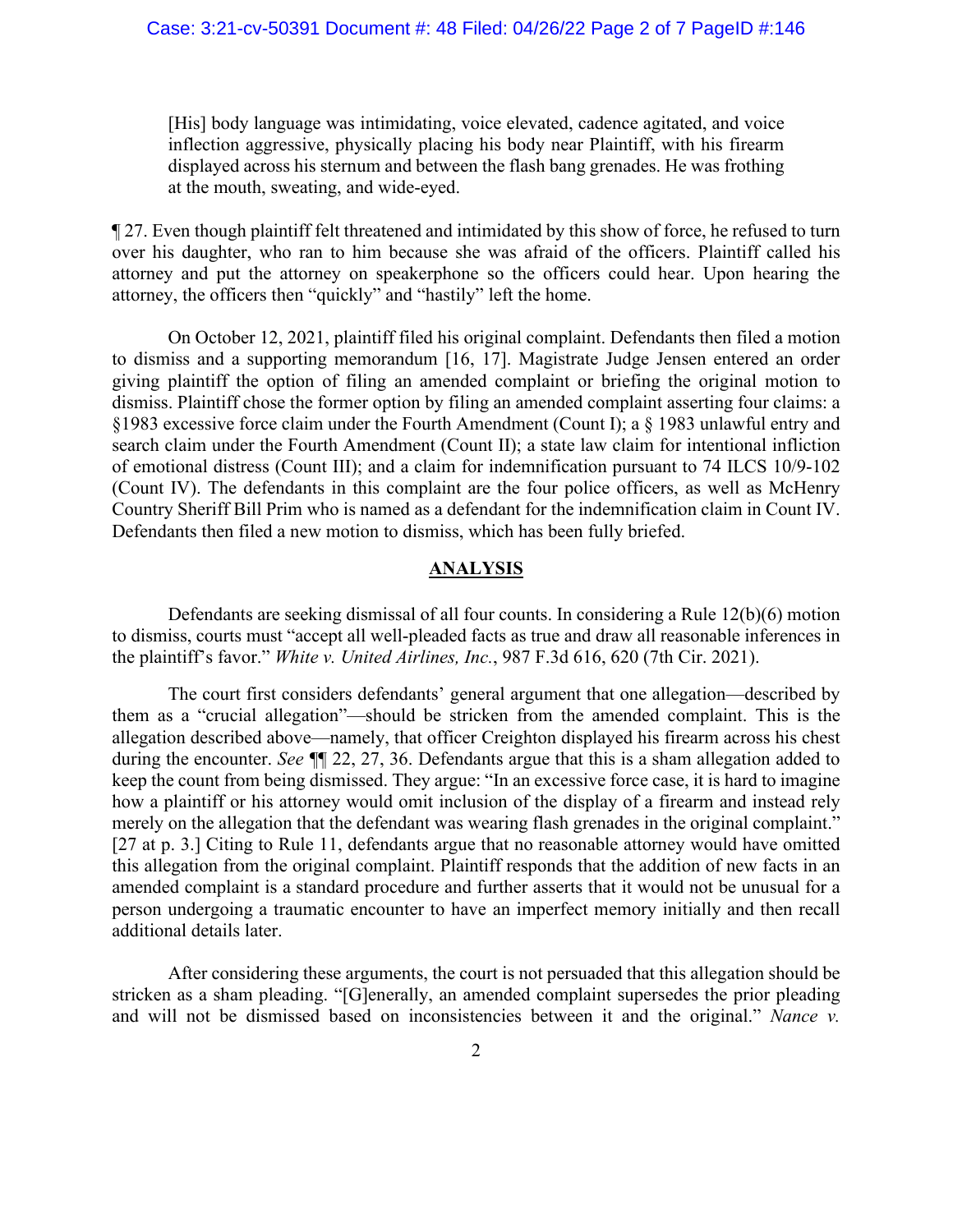*NBCUniversal Media, LLC*, 2018 WL 1762440, at \*5 (N.D. Ill. Apr. 12, 2018) (internal citations omitted). However, "where the amended allegations *flatly contradict* the originals and there is no suggestion that the originals were made in error, courts have considered the different complaints together in the interests of justice." *Id*. (emphasis added). At this early stage in the litigation, the court cannot reach a firm conclusion that the new allegation flatly contradicts any of the previous allegations. Therefore, the court is unwilling to strike this allegation. The discovery process can be used to test its validity.

The court next turns to the first three counts.<sup>[1](#page-2-0)</sup> The parties start with, and spend most of their time on, the excessive force claim in Count I. The court finds that it makes more sense to begin with Count II because it is easier to resolve and is arguably the first phase in the chronological sequence of events. Count II is labelled as an "unlawful search/entry" claim under the Fourth Amendment. Plaintiff argues that this claim easily survives dismissal based on *Leaf v. Shelnutt,* 400 F.3d 1070 (7th Cir.2005). In *Leaf*, the Seventh Circuit noted that "[a] warrantless entry into a private home constitutes a search and presumptively is unreasonable under the Fourth Amendment." *Id.* at 1081 (citing to a line of Supreme Court and Seventh Circuit cases). However, such a search is permitted if there are exigent circumstances. *Id.* Applying this straightforward rule here, plaintiff argues that the officers entered his home without a warrant and without any exigent circumstances. Therefore, these alleged actions were presumptively unreasonable. The court finds this argument persuasive. In defendants' reply, they did not discuss *Leaf*, nor identify any other Seventh Circuit case suggesting that plaintiff's analysis is incorrect. Instead, they re-package their excessive force argument (discussed below) that no force was used at all or that the overall force was not excessive. But defendants have not offered any authority to support their implied argument that police officers are permitted to enter anyone's home as long as the officers use a modest or non-excessive amount of force. As noted above, plaintiff has alleged that *some* force was used when officer Dillon stuck his foot in the door. Defendants appear to be hinting at a consent defense, although they do not directly make such an argument. Perhaps such an argument can be developed through discovery, but it is not a viable now because plaintiff has explicitly alleged that the officers entered his home without his consent. *See* ¶ 16. For these reasons, the request to dismiss Count II is denied.<sup>[2](#page-2-1)</sup>

Given that this case will go forward with discovery, this fact adds another reason to be cautious in dismissing the remaining counts, which all arise out of the same underlying encounter. In any event, the court is not persuaded that dismissal of the two remaining counts is warranted.

<span id="page-2-0"></span> $1$  Count IV is a claim for indemnification, and defendants agree that it should only be dismissed if the first three counts are dismissed.

<span id="page-2-1"></span> $<sup>2</sup>$  Defendants also point out that plaintiff has not alleged that any of the four officers, once they were inside the home,</sup> conducted an additional search throughout the house. It appears true that plaintiff has not made any explicit allegation to this effect. The parties need to conduct discovery to develop the record further on this and other aspects of the encounter once the officer were inside the home.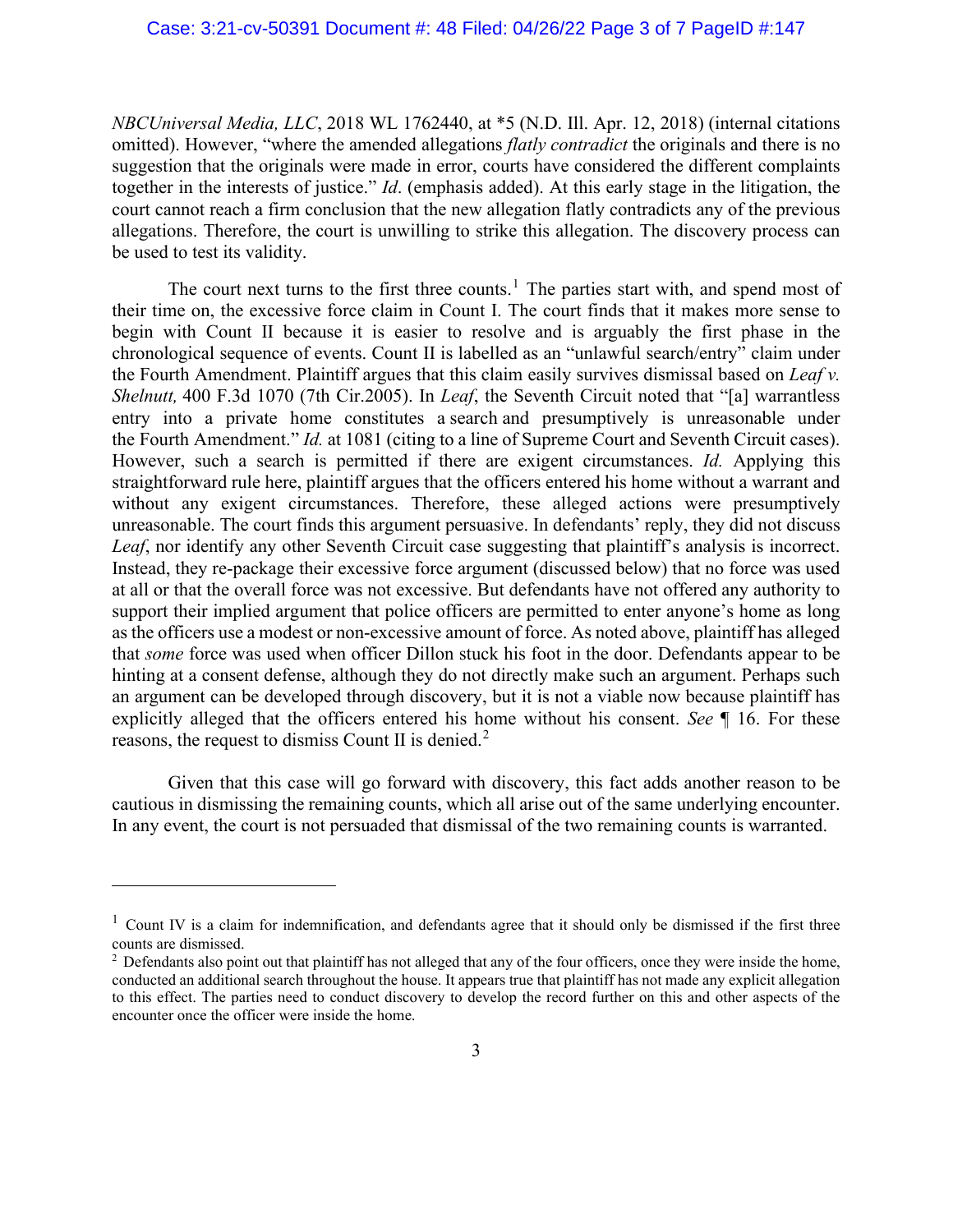## Case: 3:21-cv-50391 Document #: 48 Filed: 04/26/22 Page 4 of 7 PageID #:148

Defendants' argument for dismissing the excessive force claim in Count I is not easy to follow in all respects, as both the legal framework and the facts about what happened are not fully developed. Defendants do not start their analysis with *Graham v. Connor*, 490 U.S. 386 (1989), which sets forth a multi-factor test that courts typically use when evaluating these types of claims. In a recent case, the Seventh Circuit set forth the following helpful overview:

The Fourth Amendment grants that the "right of the people to be secure in their persons, . . . against unreasonable searches and seizures, shall not be violated." U.S. Const. amend. IV. Although police officers may use force to seize another person under appropriate circumstances, the Fourth Amendment protects against the use of excessive force. *Weinmann v. McClone*, 787 F.3d 444, 448 (7th Cir. 2015). "The question whether a particular use of force has crossed the constitutional line is governed by the Fourth Amendment, which prohibits unreasonable seizures." *Id.* at 448 (citing *Graham v. Connor*, 490 U.S. 386, 395, 109 S.Ct. 1865, 104 L.Ed.2d 443 (1989)). We analyze excessive force cases under an objective reasonableness standard. *Graham*, 490 U.S. at 388, 109 S.Ct. 1865. This analysis "requires a careful balancing of the nature and quality of the intrusion on the individual's Fourth Amendment interests against the countervailing governmental interests at stake." *Id.* at 396, 109 S.Ct. 1865 (internal quotations omitted). "[T]he question is whether the officers' actions are 'objectively reasonable' in light of the facts and circumstances confronting them, without regard to their underlying intent or motivation." *Id.* at 397, 109 S.Ct. 1865. "Such an analysis is inherently factdependent, requiring consideration of such factors as the severity of the crime at issue, whether the person posed an immediate threat to the safety of the officers or others, and whether the person was actively resisting the officers." *Williams v. Ind. State Police Dep't*, 797 F.3d 468, 472–73 (7th Cir. 2015) (citing *Graham*, 490 U.S. at 396, 109 S.Ct. 1865).

*Taylor v. City of Mitford*, 10 F.4th 800, 806-07 (7th Cir. 2021) (reversing the grant of summary judgment to the defendants).

Instead of analyzing these *Graham* factors, defendants base their argument largely on *McNair v. Coffey*, 279 F.3d 463 (7th Cir. 2002). *McNair* is a procedurally complicated case, in which plaintiffs won a jury verdict on their excessive force claim but then that verdict was ultimately set aside, based on the doctrine of qualified immunity, after two decisions from the Seventh Circuit and one from the U.S. Supreme Court. But the underlying facts are somewhat easier to summarize.<sup>[3](#page-3-0)</sup> The plaintiffs, two brothers, were driving to church one evening when the defendant officer decided to pull their car over because of unpaid parking fines. The officer put on

<span id="page-3-0"></span><sup>&</sup>lt;sup>3</sup> The Seventh Circuit issued two decisions in the case. The 2002 decision cited above and then a decision in 2000— *McNair v. Coffey*, 234 F.3d 352 (7th Cir. 2000). The summary of the underlying facts is taken from both decisions.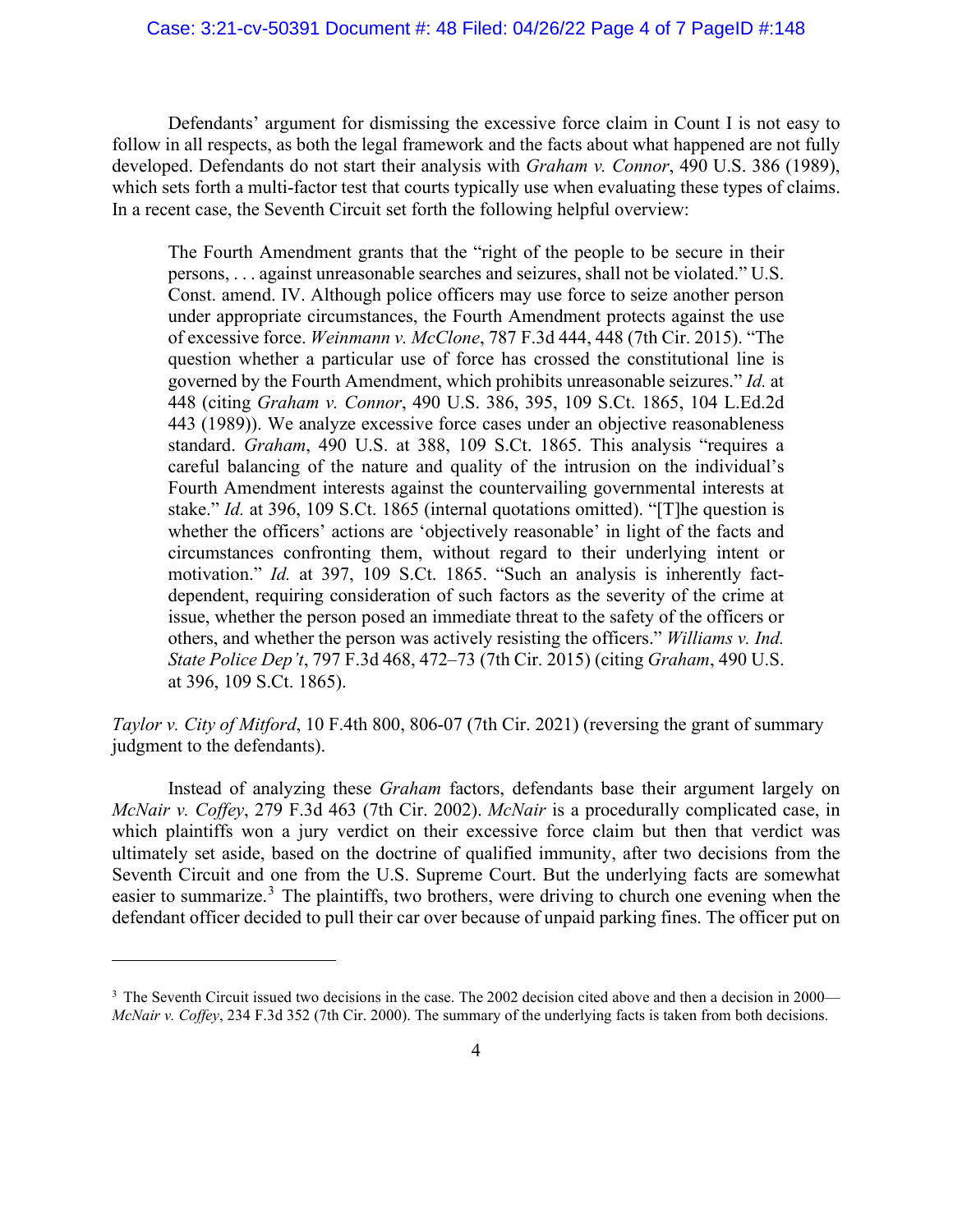## Case: 3:21-cv-50391 Document #: 48 Filed: 04/26/22 Page 5 of 7 PageID #:149

his lights to signal for them to stop and also called for backup. The plaintiffs did not pull over right away, allegedly because they were concerned about being in a rough neighborhood. Eventually, a mile later, they pulled over in a gas station. Meanwhile, seven police cars had arrived at the scene in response to the officer's backup request. As plaintiffs were getting out of the car, the defendant officer and then four other officers pointed their guns at plaintiffs. The incident ended peacefully an hour later. The Seventh Circuit ultimately held that the officer was entitled to qualified immunity. The court explained as follows:

Viewing matters through the objective reasonableness standard, we conclude that, even taking the record in the light most favorable to the McNairs, a jury could not properly have found that Officer Coffey *personally* behaved unreasonably. Good practice may have called for sending fewer cars, the better to maintain patrol coverage throughout the jurisdiction, and good community relations may counsel leaving revolvers in their holsters unless necessary. But the Constitution does not displace state and local governments as the source of wise police practices, and it certainly does not fasten liability on individual officers who call for aid whenever too many colleagues respond. Just as police may order occupants out of their vehicles to promote safety in a traffic stop, see *Pennsylvania v. Mimms,* 434 U.S. 106, 98 S.Ct. 330, 54 L.Ed.2d 331 (1977); *Maryland v. Wilson,* 519 U.S. 408, 117 S.Ct. 882, 137 L.Ed.2d 41 (1997), and may take suspects into custody for trivial offenses, see *Atwater,* so they may call extra cars to the scene to ensure that violence does not erupt—especially after a suspect in a rough neighborhood refuses to stop when directed. Plaintiffs have not cited even one post-*Graham* decision holding that an excessive number of squad cars or drawn guns can violate the fourth amendment by giving fright or offense, if the seizure is supported by probable cause and otherwise reasonable.

#### *McNair II*, 279 F.3d at 467 (emphasis in original).

Defendants argue that the present case is like *McNair*, except that the facts are even less compelling because only one of them even displayed a gun and that officer never pointed it directly at plaintiff or his children. Defendants frame the relevant legal question in narrow terms. According to their view, the question is whether they could be found liable under an excessive force theory if they merely wore tactical gear without ever using that gear against plaintiff, and without otherwise physically touching him. Defendants then argue that the answer to this question should be no, as a matter of law. They raise slippery slope concerns: "Every traffic stop, service of a subpoena or other legal process, or response to a complaint of a barking dog or loud music would, if plaintiff's theory were correct, constitute an unconstitutional use of excessive force." [27] at p. 6.] In sum, relying on *McNair,* as well as several district court cases, defendants are basically trying to pigeonhole plaintiff's excessive force claim as being, at best, a "mere gun pointing" case. They suggest that there is essentially a bright-line rule that no police officer can be found liable for merely displaying a gun but never verbally threatening to use it.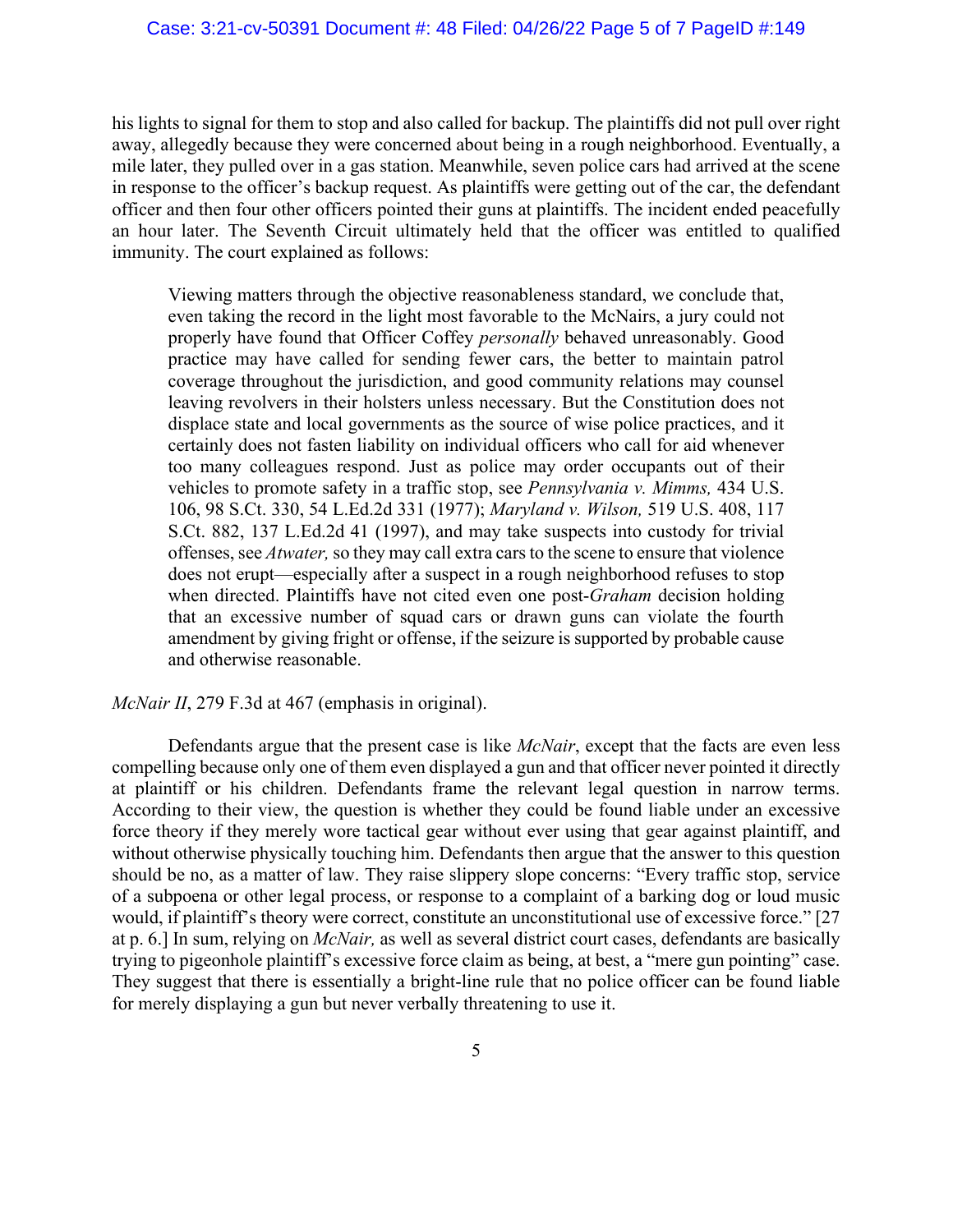## Case: 3:21-cv-50391 Document #: 48 Filed: 04/26/22 Page 6 of 7 PageID #:150

The court is not persuaded by this argument for several reasons. *McNair* was not a motion to dismiss case. Unlike here, the facts had been developed through discovery and then at trial. The Seventh Circuit did not set forth any absolute rules, and specifically acknowledged that "a seizure reasonable at the outset may become 'unreasonable' because [it was] *implemented in a needlessly frightening manner*." 279 F.3d at 466 (emphasis added). In that case, aside from pointing a gun at plaintiffs, the defendant officer was, as the Seventh Circuit noted, "otherwise reasonable" in his actions during the encounter. Here, as discussed further below, plaintiff has alleged that the case is more than just a "gun pointing" case. Moreover, in subsequent cases, the Seventh Circuit has distinguished *McNair* when the facts differed in certain ways. For example, in *Baird v. Renbarger*, 576 F.3d 340, 346–47 (7th Cir. 2009), the Seventh Circuit considered a case where an officer pointed a submachine gun at several people when attempting to round them up at a workplace setting while executing a search warrant. The Seventh Circuit affirmed the district court's denial of qualified immunity at the summary judgment stage. The Seventh Circuit stated that "gun pointing *when an individual presents no danger* is unreasonable and violates the Fourth Amendment." *Id.* at 345 (emphasis added). The Seventh Circuit distinguished *McNair* by noting that it involved an encounter in a rough neighborhood and the plaintiffs had refused to stop when directed. *Id.* In contrast, in *Baird*, the officers had no report that anyone at the workplace was armed or dangerous. At this point, both sides no doubt could point to facts to distinguish either *McNair* or *Baird* in a way to support their respective positions. But the court finds that it is not worth engaging in further analysis because these two cases were not decided on a motion to dismiss.

The overarching problem with all of defendants' arguments is that they are based on a cramped view of the amended complaint. Defendants ignore contextual facts that plaintiff believes add to the overall sense of intimidation and threat. Plaintiff believes that these facts make this case more than a "mere gun pointing" case. These facts, which of course are merely allegations, include the following: there were four officers; they physically forced their way into plaintiff's home when officer Dillon stuck his foot in the door; they falsely stated that they were from DCFS; they did not verify the Florida court order; they demanded plaintiff's child even though they did not have a right to take the child; they asserted that they would enter the home without plaintiff's consent and ignored his objections; officer Creighton unholstered his firearm even though neither plaintiff nor his children did anything to warrant a concern about safety; they were "leaning in toward the minor child when the child was within their reach"; Creighton was "frothing at the mouth, sweating, and wide-eyed"; his "body language was intimidating, voice elevated, cadence agitated, and voice inflection aggressive"; and the officers were "adamant about taking Plaintiff's child." Significantly, the encounter took place in plaintiff's home, not on a sidewalk or roadside. The case law states that a court should look carefully at the "totality of the circumstances surrounding the encounter." *See Estate of Phillips v. City of Milwaukee*, 123 F.3d 586, 592 (7th Cir. 1997). However, defendants' present arguments fail to heed this admonition. This is another reason why it would be premature to end this case before any discovery has taken place. It is better to address these arguments on a motion for summary judgment, if appropriate, when the factual record and the legal framework are more fully developed. The court acknowledges that defendants have also repeated their same arguments under the qualified immunity framework, but the same reasons